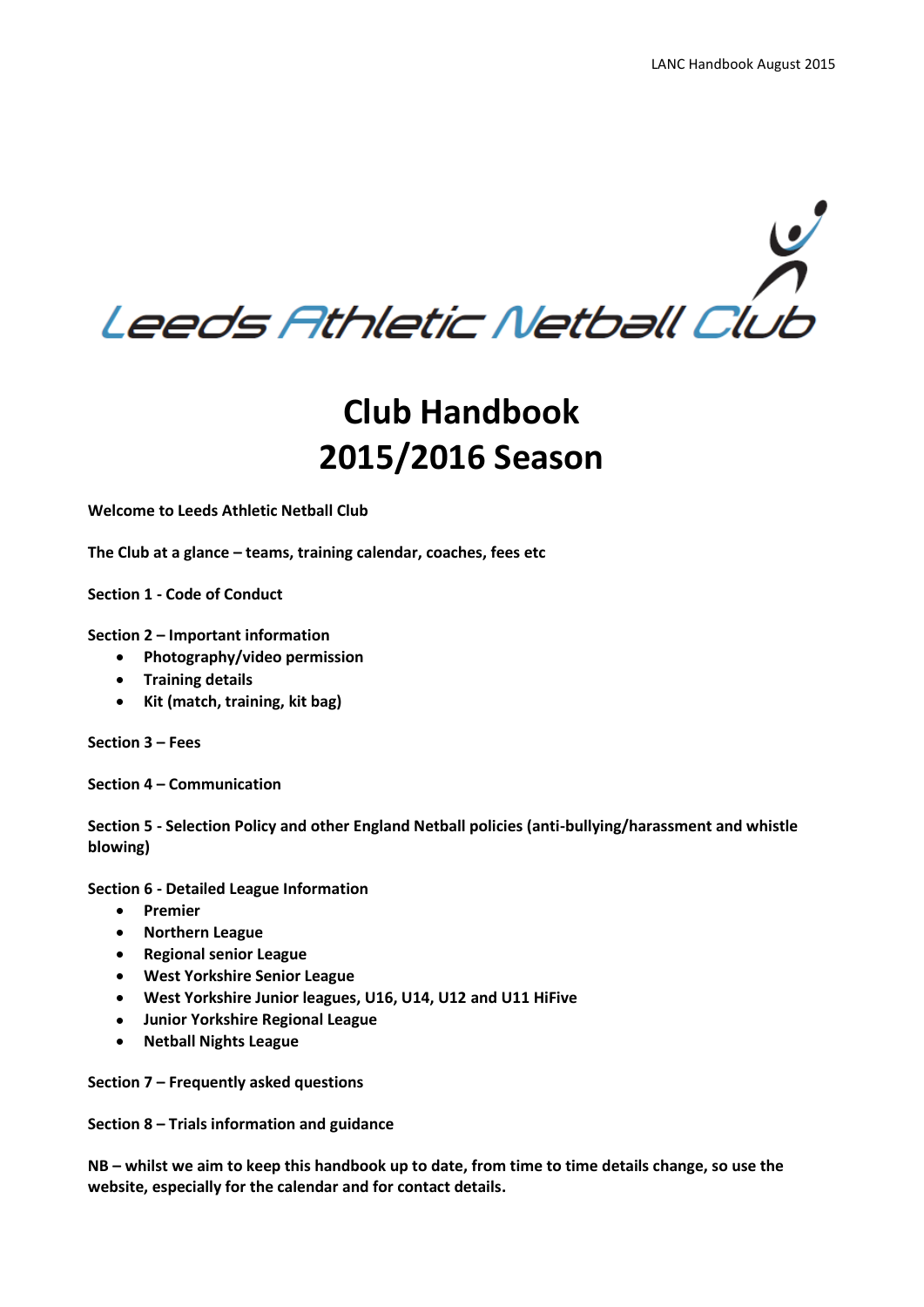#### Welcome to Leeds Athletic Netball Club

**Thank you for your interest in one of Yorkshire's, and England's, most prestigious and successful clubs. We hope that you will enjoy your time with Leeds Athletic, and take advantage of the excellent coaching and training facilities to develop yourself as a netball player, as a club member and an individual.**

**LANC is a high performance club, with its roots back in the 1970s. We have squads ranging from u11s through to seniors and play in the West Yorkshire League (Junior and Senior), Senior Regional League, Northern League and Division 1 of the Premier League. In fact we have about 11 teams playing in 8 leagues! Premier League is the highest level of netball in the UK below Superleague and members of the u17, u19, u21 England squads, and Senior England players regularly compete in this league.** 

**Our senior squads are very strong finishing a creditable 5th in the Premier League top division, 2 nd in**  Northern League, 2<sup>nd</sup> in WY Super league and top half of Snr Regional League, for the 2014-15 season. **We also finished well in Netball Nights league. We have players in all parts of the England pathway, right from seniors through to county and district squads. We have a very close alliance with Yorkshire Jets Superleague franchise, who had their best season ever last year.** 

**Our junior squads are very strong:**

- **U11A were runners up in the West Yorkshire HiFive League, with U11B finishing mid table**
- **U12A won West Yorkshire League and were runners up in the Yorkshire Regional Competition**
- **U12B finished mid table in West Yorkshire League. U12 were also runners up in a Disney Paris Tournament.**
- **U14 won West Yorkshire League, the Yorkshire Regional Competition, and were placed 4th nationally at the 2015 National Netball Clubs Championships. U14 were also runners up in a Disney Paris Tournament and performed brilliantly in an adult league through the winter!**
- **U16 won both West Yorkshire League and Yorkshire Regional Competition, and were placed 4th nationally at the 2015 National Netball Clubs Championships.**

**We have a talented coaching team, lead by Head Coach Anna Carter (ex England player, Head Coach to Yorkshire Jets Superleague squad). Kylie Paynter, former SL player and Welsh international, is head of juniors. The club provides great role models for the younger girls. We are extending our training sessions for U12 and above to 2 hours each.** 

**We encourage you to take advantage of the coaching and playing opportunities we provide, and to develop yourself to play at the highest level you can. We also encourage players to learn to umpire and coach, these are both valuable skills, and good, experienced umpires and coaches are highly sought after. The club was awarded CAPS Bronze status during 2013/14 season (and reaccredited in 2014/15), which includes safeguarding, player and coach development etc. In future years, we will aim to achieve higher CAPS status**

**On the social side, we occasionally arrange parties and BBQs to which all players and their families are warmly welcomed. We also support charity events and are always grateful for volunteers of all ages to help out. Please visit the website regularly (**[www.leedsathleticnetballclub.org.uk](http://www.leedsathleticnetballclub.org.uk/)**) and follow us on twitter (@LeedsAthleticNC) to keep up to date with what is happening and how you can get involved.**

**The club is largely run by volunteers and we are always looking for people to get involved and help, on court (coaching, umpiring, scoring etc), off court (admin, social events, match day support etc). If you are able to help, please contact Mariana. All the managers, coaches, officials and other support staff give their time generously to make the club a success. Please remember this when liaising with them and please treat them all with the respect they deserve.**

**Mariana Pexton, Chair of Leeds Athletic & Anna Carter, Head Coach of Leeds Athletic**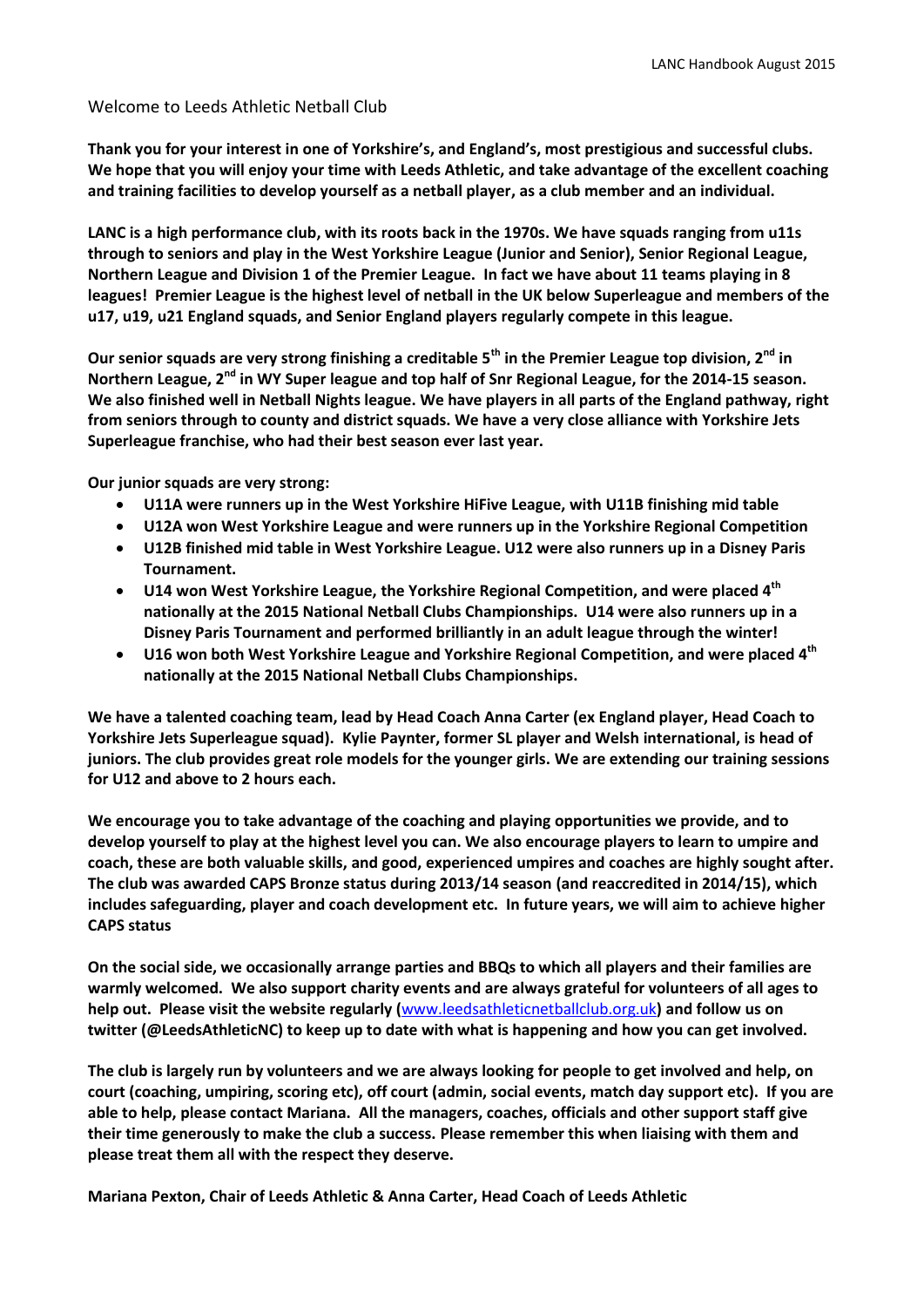#### **Leeds Athletic Netball Club – At a glance - 2015-16 Season**

| <b>Team</b>            | Age group           | <b>Primary Competition</b>                        |
|------------------------|---------------------|---------------------------------------------------|
| <b>Premier League</b>  | Seniors/Open        | England Netball Premier League 1                  |
|                        |                     | (Sunday matches)                                  |
| <b>Northern League</b> | Seniors/Open        | Northern League (Sunday matches)                  |
| <b>Senior Regional</b> | Seniors/Open        | Yorkshire Netball Regional (Sunday matches)       |
| League                 |                     |                                                   |
| <b>West Yorkshire</b>  | Seniors/Open        | West Yorkshire Superleague (Saturday matches)     |
| League                 |                     |                                                   |
| U16                    | Schools years 10-11 | West Yorkshire League to qualify for Regional and |
|                        |                     | then Nationals (Sunday matches)                   |
| U14                    | Schools years 8-9   | West Yorkshire League to qualify for Regional and |
| (two teams A&B)        |                     | then Nationals (Sunday matches)                   |
| U12 (1 team til Xmas   | Schools years 7     | West Yorkshire League to qualify for Regional     |
| then 2)                |                     | Tournament (Sunday matches)                       |
| U11 (two teams A&B     | Schools years 5-6   | West Yorkshire League HiFive after Xmas (Sunday   |
| after Xmas)            | mainly              | matches)                                          |
| <b>Netball Nights</b>  | Senior/Open         | Summer league and Winter league                   |
|                        |                     | (Wednesday Night matches at Leeds Beckett)        |

# LANC training calendar 2015/16

U12 & U14 & U16/senior Thursday night -

- Training starts 3/9/2015 & finishes 17/12/2015
- Training starts 7/1/2016 & finishes end April (TBC)
- No breaks for half terms or Easter U11 Sunday morning -

# - Training starts 6/9/2015 and finishes

20/12/2015. No training 1/11/2015 for half term - Training starts 10/1/2016 and finishes end April TBC. No training on 21/2/2016 or half term and 27/3/2016 for Easter

# Training times and venues –

- U11 train at Leeds Beckett University on Sunday mornings, 9:00am - 10:30am
- U12 train at Gateways on a Thursday Night between 6-8pm.
- U14 train at GSAL 5:45pm--7:45pm
- U16 and Senior train at GSAL on a Thursday 7:45-9:45pm.

# Match fees – per quarter played

- Premier & Northern League £2.00
- WY and Regional League Senior £1.50
- Junior matches £1.40
- Netball Nights £1.40

# Coaching arrangements –

- Head coach Anna Carter
- Head of Juniors Kylie Paynter
- Seniors coach Maggie Birkinshaw
- Head of Premier Vicky Palmer
- Head of Northern Jan Hemsley
- Specific age group coaches (supported regularly by Kylie and/or Anna) likely to be:–
	- o U11 Lucy Richardson
	- o U12 John Hipshon
	- o U14 Kylie Paynter and Beccy Lewis
	- o U16 Rochelle Powell
	- o Parental support will be needed on some match days where coaches have playing commitments
- Additionally, there will be other Superleague and university girls involved.

Club fees – (see section 3 for more detailed information)

- U11 £195
- U12 £205
- U14 £215
- U16 £225
- Senior £230 (year 12 and above, ie over 16)
- Superleague TBC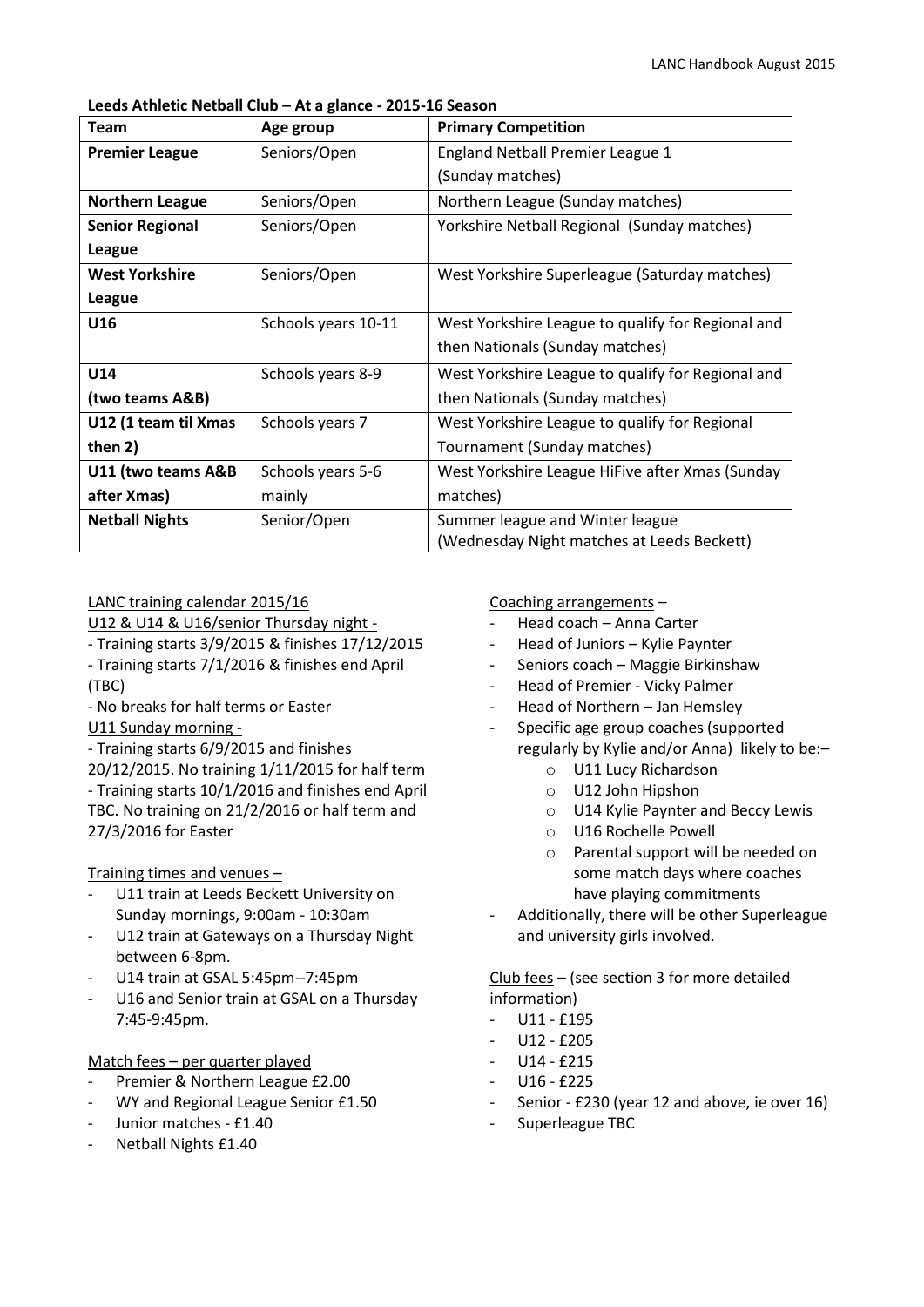# **Section 1 – Code of conduct**

When you join Leeds Athletic Netball Club, you sign up to the code of conduct set out below, as well as other policies that England Netball has in place, such as anti-bullying and whistleblowing. Please respect this to help with the smooth running of training sessions, matches and the club generally. Anyone not complying with club policies and the code of conduct will be dealt with in an appropriate manner. At its worst, this could mean being asked to leave the club

#### **Code of Conduct for Supporters**

- Encourage adherence to the rules and playing within them.
- Support involvement and help enjoyment of the sport.
- Publicly accept officials' judgments, including that of coaches.
- Discourage unfair play and dissent with officials.
- Set a good example by recognising fair play, applauding the good performances of all.
- Never punish or belittle participants for losing or making mistakes.
- Use correct and proper language at all times.

# **Code of Conduct for Parents/Guardians**

- Encourage your child to learn the rules and play within them.
- Ensure you know where and when matches will be played.
- Never force your child to take part in sport.
- Support your child's involvement and help them to enjoy their sport.
- Publicly accept officials' judgments, including that of coaches and club admin.
- Discourage unfair play and dissent with officials.
- Set a good example by recognising fair play and applauding the good performances of all.
- Help your child to recognise good performance, not just results.
- Never punish or belittle a child for losing or making mistakes.
- Use correct and proper language at all times.
- Reply promptly to emails and other communications.
- Visit the website regularly for up to date information and pay fees promptly.

#### **Code of Conduct for Players**

- Attend training regularly and be available for competitions.
- Inform your captain or coach or team admin of delay or absence promptly.
- Pay fees promptly.
- Know the date, time and venue of training sessions and matches.
- Maintain an enthusiastic and positive attitude at training and matches.
- All mobile phones must be switched off before the start of training sessions and matches.
- Bring sufficient water/snacks to training sessions and matches.
- Arrive in plenty of time for training and matches.
- Start your own warm up on arrival at training and matches.
- Be appropriately attired (sports shirt, skirt or shorts and trainers, short nails, long hair tied back, no jewellery) for training sessions and match play, as agreed with the captain or coach.
- Remember your kit bag, water, towel, medication (if required) etc.
- Be aware of the rules of the game as issued by England Netball and play accordingly in the spirit of the game.
- Display sportsmanship. Listen to advice. Respond to instruction.
- Enjoy and aspire to the highest standard of play to which you are capable.
- Treat team-mates, coaches, umpires, other members of the club and opponents with respect.
- Ensure everyone is included, even if they are not your school friends.
- Accept the fact that you may not be selected for a match, or may be substituted during a match
- Respect officials, and accept their decisions, including those of coaches.
- Never use bad language or insult opponents, coaches or spectators.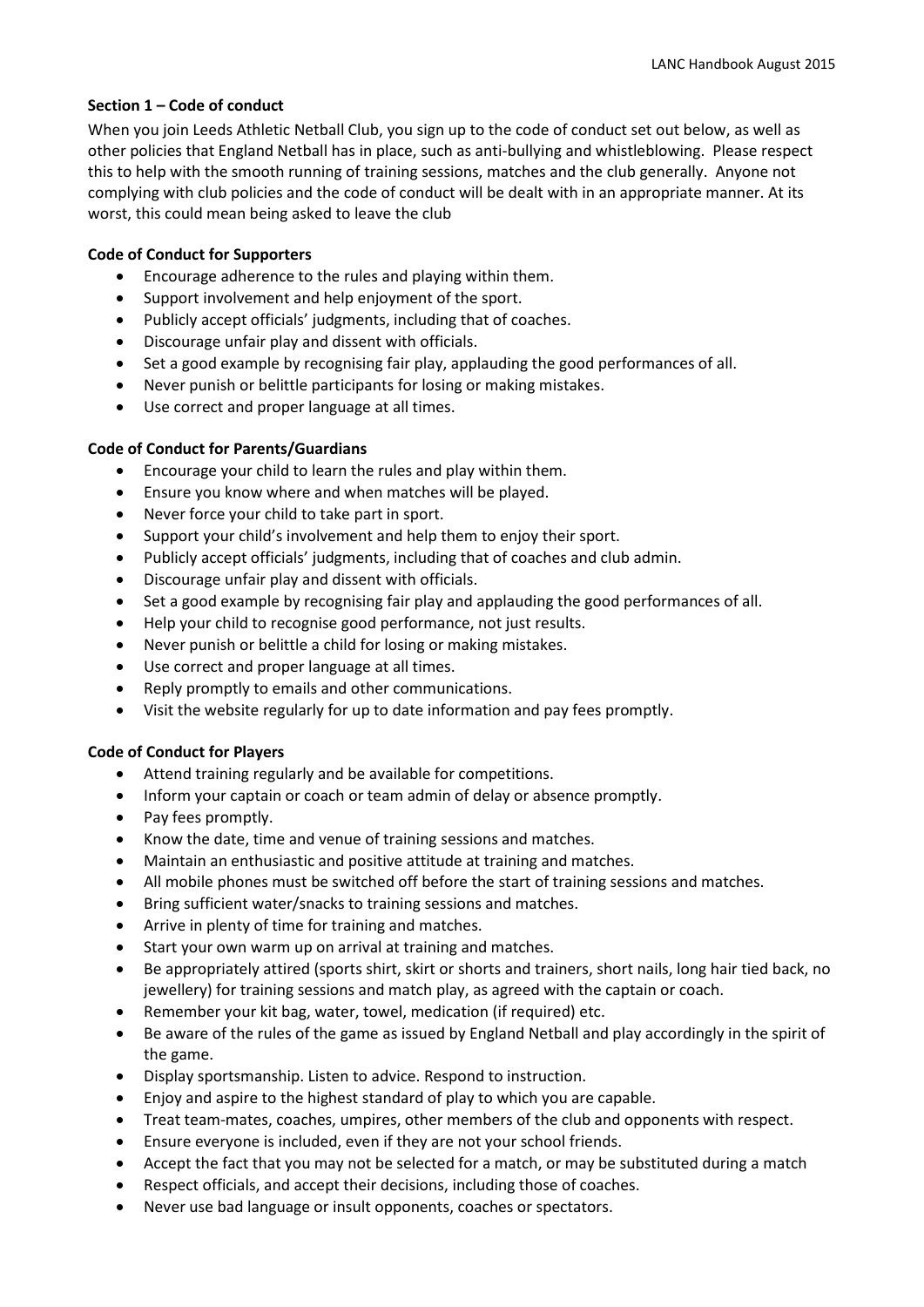# **Section 2 – Important information**

# **Photograph/Video Permission**

From time to time, we may wish to take photographs/videos of members of LANC, to be used as publicity for LANC (local paper, England Netball Magazine, LANC website etc), publicity for an event, or to be used as a visual aid for the players/coaches when analysing technique or skills. In order to do this, we need your permission. When a player registers to play for LANC, they must complete a LANC Player Registration Form. This form includes a request for permission to use images of players as outlined above. Players or parents/carers (for players under the age of 16) must complete this form and agree/decline permission.

# **Training details**

**U11 train at Leeds Beckett University on Sunday mornings, 9:00am - 10:30am.** 

**U12 train at Gateways on a Thursday Night between 6-8pm.** 

**U14 train at GSAL on a Thursday night between 5:45-7:45pm** 

**U16 and Senior train at GSAL on a Thursday 7:45-9:45pm (NB note there will be some additional U16 only sessions on a Friday evening, once a month)**

#### **Kit**

# **Match Playing Kit**

- U11 LANC t-shirt, black shorts, short white socks, optional hoody and track suit. Black sports bra, hair tied back with a black bobble.
- U12 LANC dress, black shorts, short white socks, optional hoody and track suit. Black sports bra, hair tied back with a black bobble.
- U14, U16 and Seniors LANC dress, black shorts, short white socks, hoody and track suit. Black sports bra, hair tied back with a black bobble.

Players in U14 and above must purchase a LANC dress that can be worn for matches. U12 players are recommended to purchase a LANC dress but the club may have some spare dresses that can be borrowed on a game by game basis. Borrowing kit will need to be agreed with the appropriate age group admin.

LANC t-shirts, dresses, hoodies and tracksuits can be ordered through the Kit Secretary, Louise Boocock [\(maboocock@sky.com\)](mailto:maboocock@sky.com). Please note that kit must be ordered early in the season. Delivery times can be very long and LANC do not have any control over these.

We recognise that kit can be expensive, especially for growing children so we are hoping to be able to provide a 'nearly new' kit shop at certain training sessions, where players can drop off kit that is in good condition but no longer required, which can then be sold. The original owner will receive 75% of the 'nearly new' sale price, with the remaining 25% going into club funds.

#### **Training Kit**

All players should wear black/navy shorts or skins, and black or white t-shirt/vest top, short white socks. No other coloured kit should be worn at training. Black sports bra, hair tied back with a black bobble.

#### **Kit Bag**

For U14 and above, kit bags should contain at least : Towel, Snacks and water/drinks, Spare kit/bobble, Trainers, Track suit/hoody/warm clothing for before/after matches, Basic first aid, eg plasters, scissors, nail file, medication (if needed), strapping (if needed), Toilet bag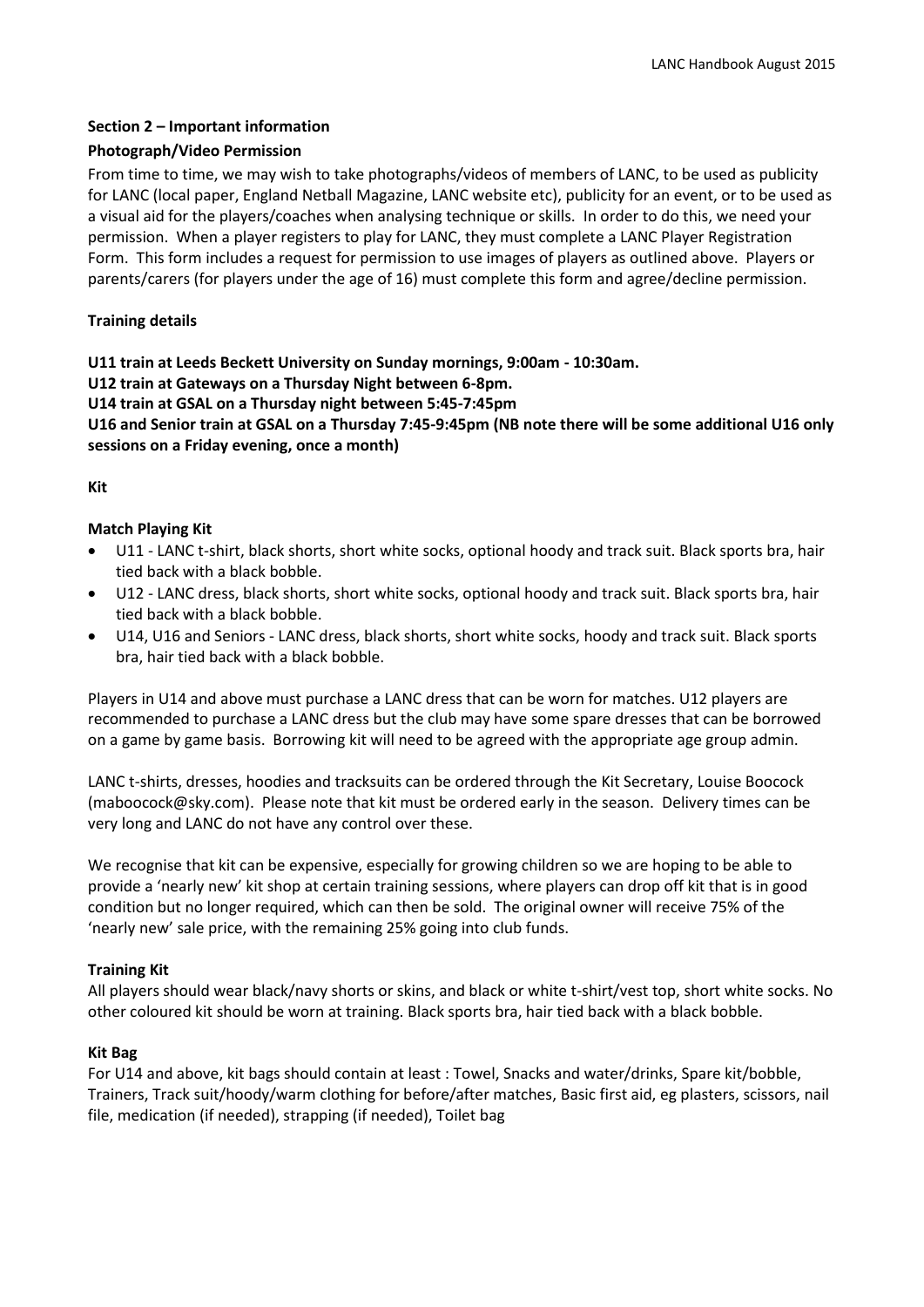#### **Section 3 – Fees**

All players are expected to pay their subscription fees promptly in early September. U14/U16/Senior fees are payable in full at the beginning of the season. Recognising that U11s may be new to netball and U12 is a transitional year through to 'performance' level, U11 and U12 fees will be payable in full at beginning of season, or in two instalments (early September and early January). Players joining later in the year will pay the proportionate instalment plus an admin fee that will also cover affiliation costs/overheads.

**Fees paid to LANC include the player's England Netball (EN) affiliation fee and West Yorkshire affiliation fee which LANC then pays on the player's behalf. The EN affiliation fee also includes insurance, subscription to Netball magazine, etc. Fees also cover hall hire, coaching, equipment etc. Fees do not cover the costs of training/playing kit or match fees. Fees cover training up to late April/early May. Any additional training sessions for specific age groups/competitions after that will be charged separately.**

Fees will only be refundable in exceptional circumstances e.g. serious illness or serious injury. If there is a difficulty with fees, please talk to Mariana or Susie.

**NB – If players have not paid their fees, they will not be covered by England Netball insurance and we are unable to let uninsured players train or play matches**

**Fees for 2015/16 season are as follows. U11 - £195 season (payable in 2 instalments), U12 - £205 season (payable in 2 instalments) U14 - £215 season (payable in 1 instalment) U16 - £225 season (payable in 1 instalment) Seniors - £230 season (payable in 1 instalment)**

**Players selected for matches will be charged match fees. Match fees cover the cost of league entry, hall hire, umpires, etc. and will vary depending upon the costs of each league and the amount of playing time per player. Match fees for 2015/16 season are as follows:**

**Premier and Northern League - £2.00/quarter played Regional and West Yorkshire Leagues - £1.50/quarter played Junior matches - £1.40/quarter played Netball Nights - £1.40/quarter played**

**Match fees must be paid in cash on the match day and will be collected by the appropriate coach/admin.**

#### **Additional Costs**

**Players are responsible for their own travel and accommodation costs. From time to time, we will enter squads into tournaments in order for them to gain experience of playing a variety of competition. Additional fees will be payable for these to cover entry costs etc.**

#### **Financial Considerations**

No player should be prevented from joining the Club, traveling to matches or playing in matches because of financial hardship. We appreciate that, in certain circumstances, costs can be considerable. If a player or parent has difficulty with the fees or other costs, please speak to Mariana or Susie.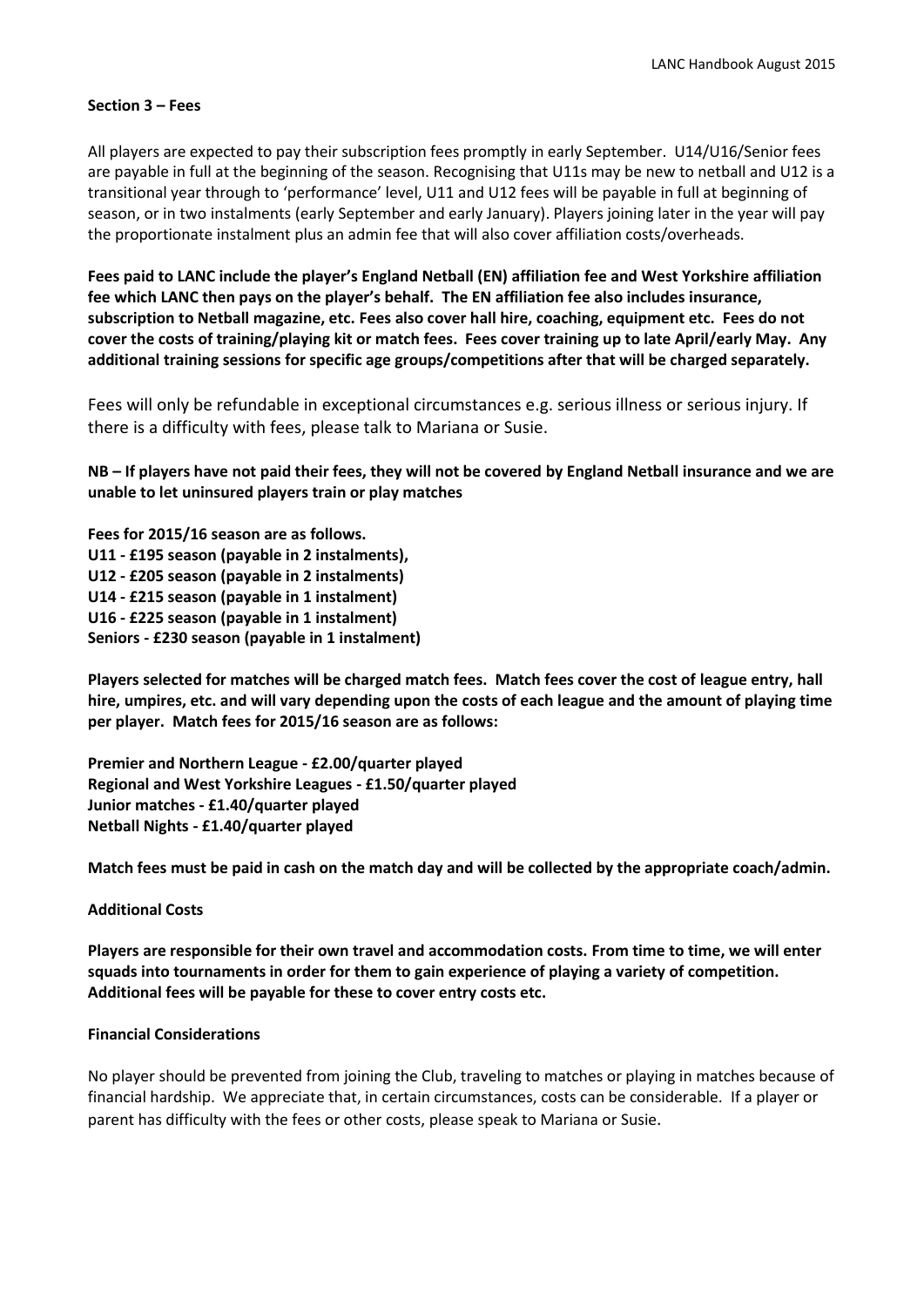#### **Section 4 – Communications**

One of the strengths of LANC, because we are a big club, is our website and communications approach. We use Twitter fairly actively and the website, as well as a club update usually issued weekly. The website contains all the fixtures and training dates on a Google calendar.

There is a news item, which contains key features and pictures. We also use online entry for trials and hope to have online payment facilities in time for the 2015/16 season. A weekly bulletin is issued during the busy bits of the season so that everyone is updated with results and developments.

We are keen that players/parents send news items and pictures so that the website is live and dynamic. Please use your age group admin for this advice.

We also have a twitter account that is used for information about training and matches. Please follow this @LeedsAthleticNC

Contact information is contained on the website and it is used for any important messages, eg training or matches affected by the weather. Directions for the main venues are also contained on the website.

We are looking at piloting a new Sports App for a couple of age groups that will help us manage teams better and that will push messages to players/parents via text.

It is the player/parent responsibility to use the website for information. Please don't email unless you cannot find the information on the website.

Ideally, we want pictures and information from the girls to help make the website more interesting. We will also be starting a Player Advisory Group to help decide about club developments and help deliver things as well.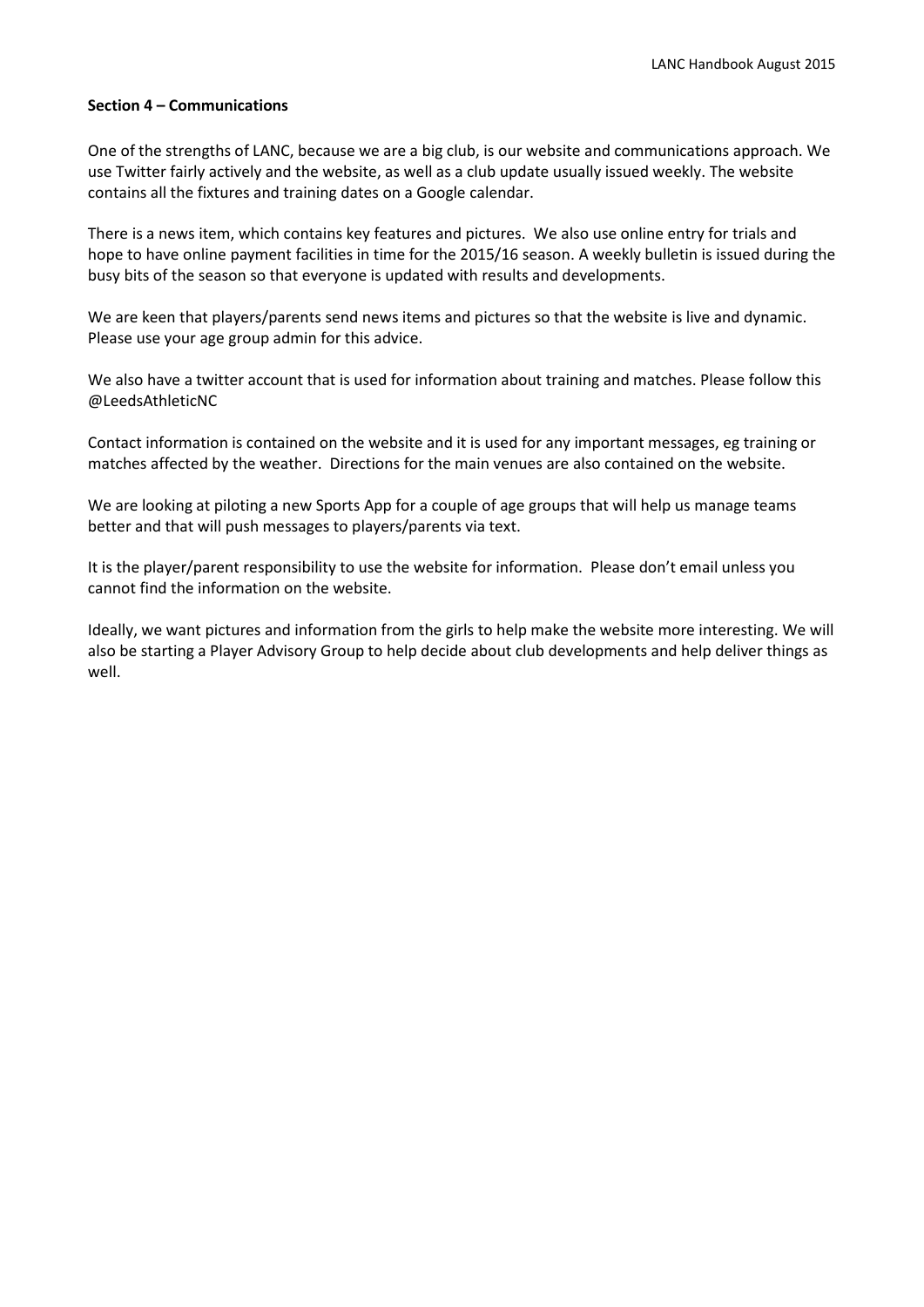#### **Section 5 – Selection Policy**

**One of the great strengths of LANC is our ability to offer competitive match play at many different levels. Selections for match play can be made for a variety of reasons apart from just winning. Junior players may be selected for senior matches in order to gain experience, and players may be rotated during a match in order to test different combinations.**

**Following trials held in September, successful players will be accepted into one or more squads. Each squad has a nominated Coach and/or Team Admin. The Coach's primary responsibility is the selection and performance of their squad. The Team Admin's primary responsibility is to assist the Coach with all other administrative matters of running their squad.**

**Selection of a player into a particular squad does not automatically mean that the player will be selected for match play. The selection of the playing squad for a particular match rests solely on the decisions of the coaching team, directed by Head Coach Anna Carter. These decisions should be respected, especially by parents.** 

**Any suggestions, comments or concerns related to squad or match play selection should be directed solely to Anna, [a.m.carter@leedsbeckett.ac.uk.](mailto:a.m.carter@leedsbeckett.ac.uk)**

**Players are expected to attend all training sessions, and all matches for which they are selected. If for any reason a player is not able to attend a training session or a match for which she is selected, she must contact her Coach and Team Admin as soon as possible. If a player knows in advance that she will not be available for selection (eg school field trip), she must let her Coach and Team Admin know as far in advance as possible.**

**Players who do not attend training regularly, or who break the** [Code of Conduct](http://www.leedsathleticnetballclub.org.uk/code-of-conduct.html) **of the club, may rule themselves out of selection.**

#### **Other important policies**

We believe it is important to follow the England Netball approach on important policies, we do not repeat these in full here, but do expect that you refer to these links on the EN website, as part of reading the Handbook and committing to the club.

#### **Anti bullying and Harassment Policy**

[http://englandnetball.uat.quba.co.uk/Libraries/Inline\\_Documents/Anti\\_Bullying\\_and\\_Harrassment\\_Po](http://englandnetball.uat.quba.co.uk/Libraries/Inline_Documents/Anti_Bullying_and_Harrassment_Policy_17.sflb.ashx?download=true) [licy\\_17.sflb.ashx?download=true](http://englandnetball.uat.quba.co.uk/Libraries/Inline_Documents/Anti_Bullying_and_Harrassment_Policy_17.sflb.ashx?download=true)

#### **Whistle Blowing Policy**

[http://www.englandnetball.co.uk/Libraries/Inline\\_Documents/Whistleblowing\\_Policy\\_2\\_4.sflb.ashx?downl](http://www.englandnetball.co.uk/Libraries/Inline_Documents/Whistleblowing_Policy_2_4.sflb.ashx?download=true) [oad=true](http://www.englandnetball.co.uk/Libraries/Inline_Documents/Whistleblowing_Policy_2_4.sflb.ashx?download=true)

#### **Equity policy**

[http://www.englandnetball.co.uk/Libraries/Inline\\_Documents/Equality\\_Policy\\_new\\_1.sflb.ashx?download](http://www.englandnetball.co.uk/Libraries/Inline_Documents/Equality_Policy_new_1.sflb.ashx?download=true) [=true](http://www.englandnetball.co.uk/Libraries/Inline_Documents/Equality_Policy_new_1.sflb.ashx?download=true)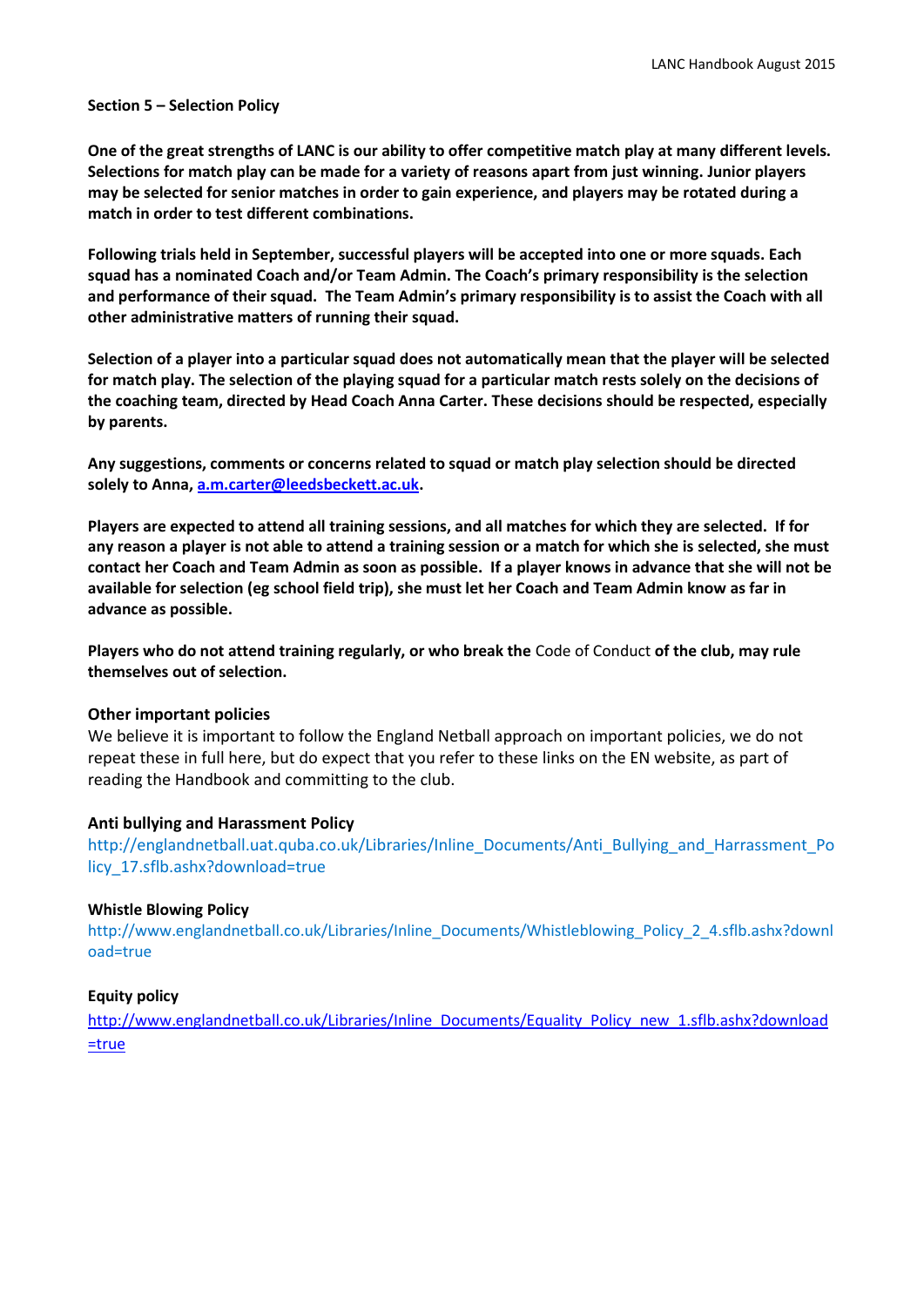#### **Section 6 – Detailed League information**

#### **Senior Leagues**

#### **Introduction**

LANC Senior squads compete in National Premier League Division 1, Northern League, Yorkshire Regional League and the top division of the West Yorkshire League. Usually, players must be at least 16 years old to compete in these leagues.

Trials for Senior players are held each August /September and selected players are expected to attend weekly training sessions, held at the Grammar School at Leeds (GSAL). Players may be selected to compete in more than one league, depending upon their ability and the regulations applying to that league.

**National Premier League** : The National Premier League, founded at the beginning of the 2006/7 season, is run and managed by England Netball. Initially run as two divisions, the league was expanded in the 2010/11 season to accommodate a 3<sup>rd</sup> division. Premier League Netball is the highest level of club netball in the country and the teams that make up the 3 divisions have come through a grueling county, regional and national pathway to take one of the coveted 30 places.

The LANC squad competes in the 1<sup>st</sup> division and travels the country throughout the season (Sept – May). Teams compete against each other on a home and away basis usually on a Sunday. Match reports for all Premier League games are written and can be viewed on the England Netball website.

England u17, u19, u21 and Senior England players regularly compete in this league and players from other LANC squads are positively encouraged to come and support their team. All home matches are on Sundays at Leeds Beckett University, (formerly Leeds Metropolitan University) starting at 12:30pm. Admission is free (although a small donation to LANC club funds would be appreciated) and refreshments are available.

**Northern League** : The Northern League is a single division league, comprising teams from the three Northern Regions, ie, North East Region, North West Region and Yorkshire Region. It offers a high level of quality competition whilst also preparing teams and their players to possibly compete in England Netball's National Premier League.

It is organised by the Northern League Management Board, which comprises representatives from all three Regions. Participation is limited to a maximum of 10 teams and teams play on a home and away basis throughout the season (Sept – Apr).

At the end of each season, the team that wins the league may, subject to their own Region's criteria and eligibility, have the opportunity to be nominated by their Region to compete in the Premier League Division 3 play-offs. The team that finishes  $10<sup>th</sup>$  is automatically relegated back into their Regional League, while the 9<sup>th</sup> placed team must compete with other aspiring Northern League teams in the play-offs in order to retain their place.

The league is performance based but friendly with the home team players providing after match refreshments for all players and officials.

**Yorkshire Regional League** : Yorkshire Regional League is a single division league run by the Regional League Management Board. Participation is limited to 10 teams (2014/15 season) and teams play each other once throughout the season (Oct – Mar) at a central venue. Each season, the team that wins the league has the opportunity to progress (through playoffs) to compete in the Northern League. The team that finishes  $10^{th}$  is automatically relegated back to their County League. The team that finishes  $9^{th}$  may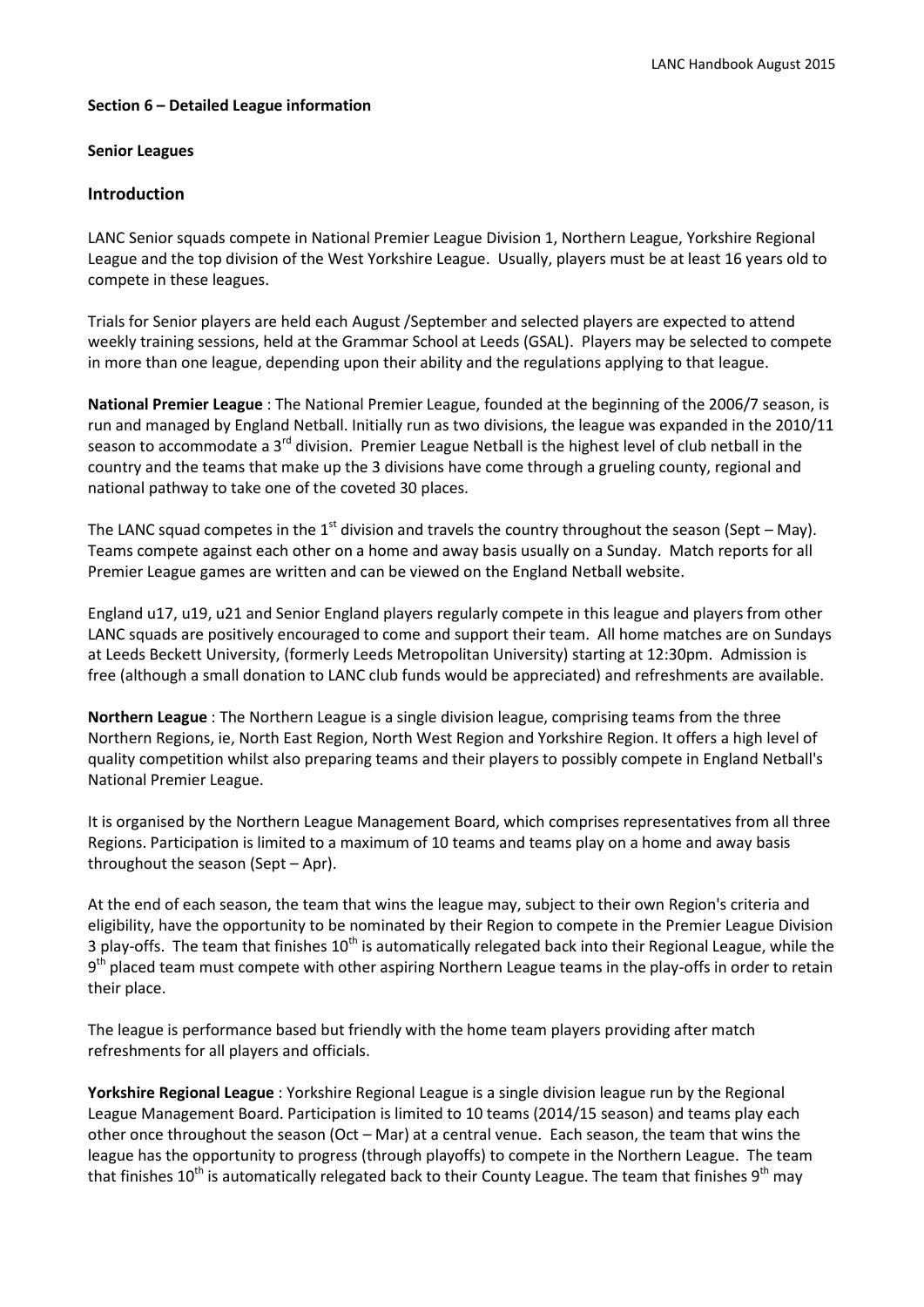(through playoffs) remain in the Regional League for the following season or may be relegated to their County League.

**West Yorkshire Senior League** : The West Yorkshire Senior League comprises 7 divisions of 10 teams per division and is run by the by the West Yorkshire League Committee. The divisions are called WY Super League, (not to be confused with Superleague), WY Premier League (not to be confused with Premier League as above), and then Divisions 1 through 5.

A LANC squad plays in top division (Super League) and matches are played on Saturdays at centralised venues across the West Yorkshire region. At the end of each season, teams may be promoted or relegated according to their finishing position within the League overall and the League regulations.

The league is mainly adults, although children over the age of 14 are eligible to play.

**Netball Nights League**. This season, we will be entering two teams into the local Summer Netball Nights League and one into the Winter Netball Nights league. Matches are on Wednesday evenings and are played at Leeds Beckett University (formerly Leeds Metropolitan University). The teams may be mixed age may include both senior and junior players. The intention is to use these matches to provide additional and different match play experience.

#### **Junior Leagues**

#### **Introduction**

LANC welcomes junior players from the age of 8. Junior squads compete in the West Yorkshire Junior League in U11 HiFive, U12, U14 and U16 age banded divisions.

Trials for U12, U14 and U16 players are held each August/September and selected players are expected to attend weekly training sessions.

U11 and younger children are not expected to trial. Training sessions for U11 are on Sundays, 9:00- 10:30am at Leeds Beckett University (formally Leeds Metropolitan University).

We try to provide a variety of playing opportunities for different age groups and sometimes mix players from different age groups to enable them to gain quality match experience. Besides the junior leagues explained below, we also enter tournaments and arrange 'friendly' matches. Additional fees are payable to cover these additional costs.

**West Yorkshire Junior League** : The West Yorkshire Junior League comprises 5 divisions of up to 10 teams per division and is run by the by the West Yorkshire League Committee. The divisions are age banded, U12, U14 (2 divisions) and U16 (2 divisions).

LANC squads play in U11 HiFive (2 teams) U12 (1 or 2 teams), U14 (top division, 2 teams) and U16 (top division, 1 team) and matches are played on Sundays at centralised venues across the West Yorkshire region.

U11 HiFive League starts in January. Other age group leagues start in September. The season is divided into two halves, Sept – Dec and Jan – Mar. During the first part of the season, the teams play against each other to determine their position in the divisions. After Christmas, the top two teams in U14 and U16 age groups progress into a Junior Yorkshire Regional League.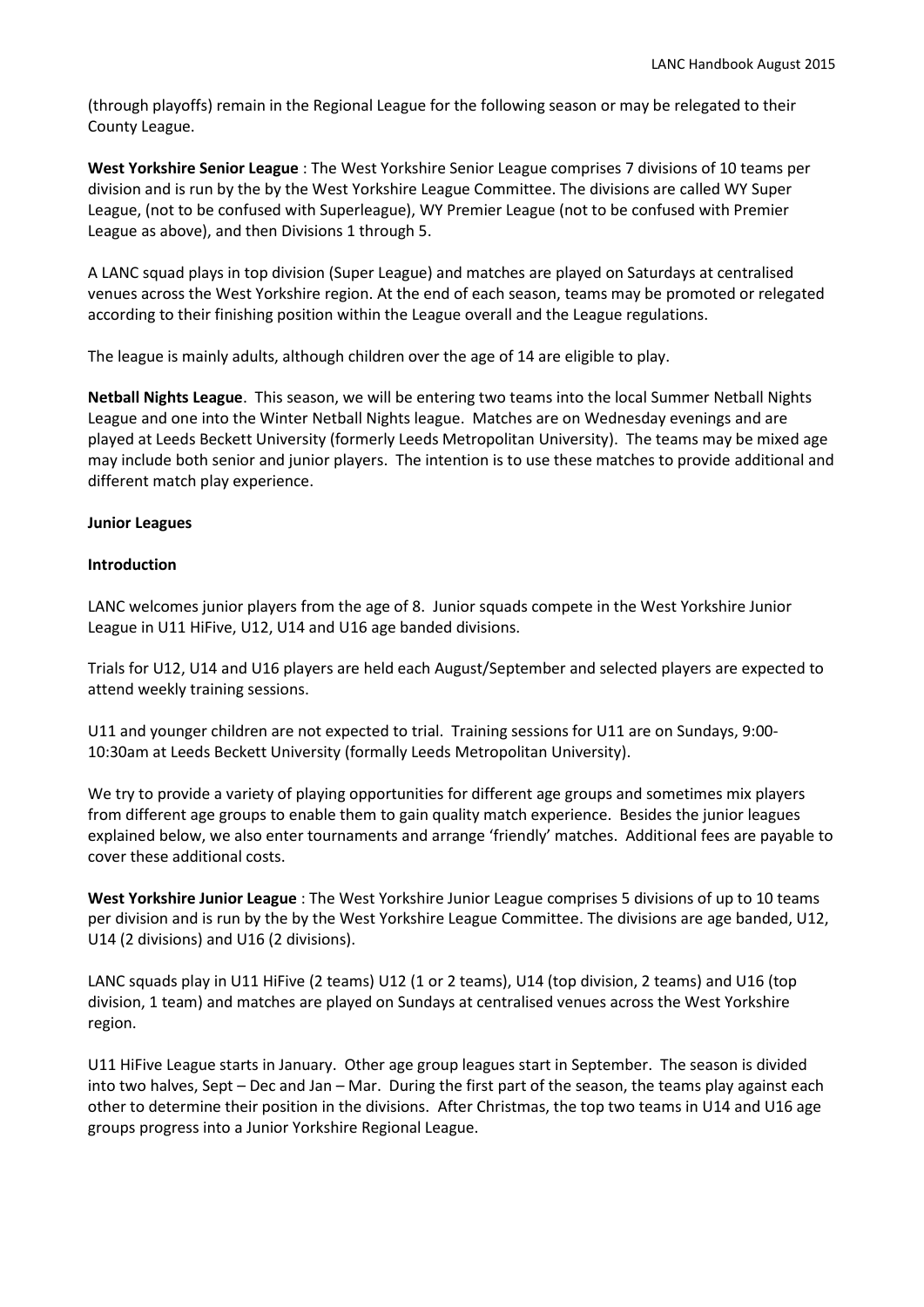**Junior Yorkshire Regional League** : The winners and runners up from the U14 and U16 Junior West Yorkshire, North Yorkshire, South Yorkshire and East Yorkshire/Humberside leagues are entered into the Junior Yorkshire Regional League, 8 teams in total. The winners and runners up of the u14 and u16 Regional Leagues progress to the National Clubs Finals to compete with the top teams from the other 8 regions in England. The National Club Finals are usually held in April/May over a weekend. Details on the National Clubs Finals can be found on the England Netball website.

Please check the website [www.leedsathleticnetballclub.org](http://www.leedsathleticnetballclub.org/) for fixture information. Use the Google Calendar.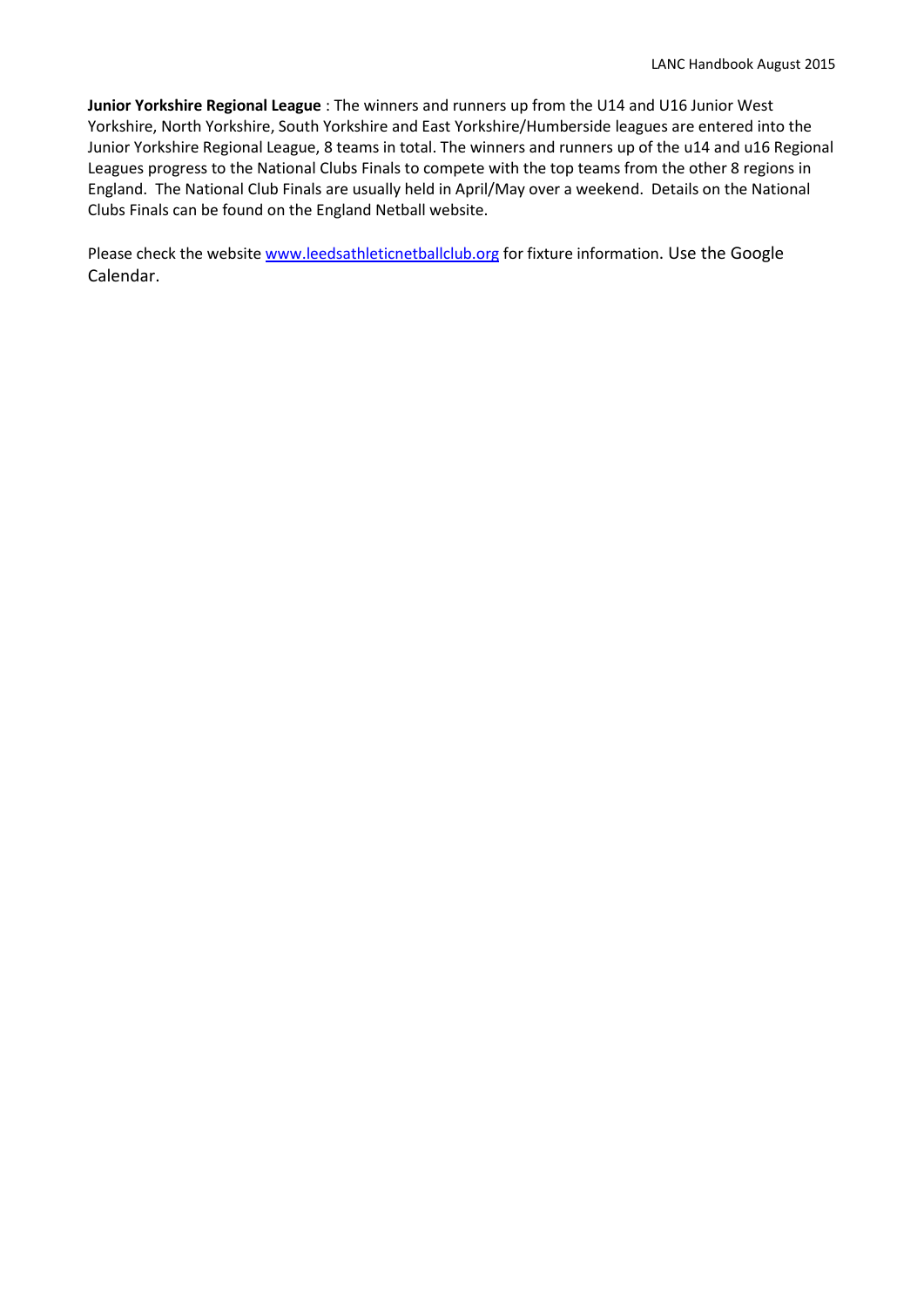#### **Section 7 – Frequently asked questions**

#### **How do you join LANC?**

**Trials (U12 and above) are held end Aug/early Sept each season. They are advertised about June/July, on the website, with an electronic entry form. Any player wishing to trial outside that time, eg university student, should contact Mariana Pexton in the first instance, who will put you in touch with the relevant coach. LANC is not for everyone, so it is worth thinking carefully about trialling to be sure it will be a positive experience.** 

**What is the cut off for the age groups teams – ie Juniors up to U16? In school years, it is:** 

- **Yr 5 & 6 – U11 (HiFive matches – see England Netball website for details). We do have some year 4s training**
- $\bullet$  **Yr 7 U12**
- **Yr 8 & 9 – U14**
- $Yr 10 & 11 116$

**(NB if your child is not in the correct school year for their age, then they play netball according to the school year they would have been in).** 

**Sometimes, girls play in an older age group, in which case, they have to complete an "age-banding" form and get permission. The coach or team admin will help you with this.** 

#### **Do I have to attend training?**

**Players are expected to attend all training sessions (unless in exceptional circumstances), and all matches for which they are selected. If for any reason a player is not able to attend a training session or a match for which she is selected, she must contact her Coach and Team Admin as soon as possible. If a player knows in advance that she will not be available for selection (eg school field trip), she must let her Coach and Team Admin know as far in advance as possible. Players who do not attend training regularly, or who break the Code of Conduct of the club, may rule themselves out of selection.**

#### **How can I get involved and help?**

**We are always looking for additional help. Parents can learn to coach, umpire, or help with support. There are a variety of roles available each year, from treasurer, secretary, chair, social secretary, kit secretary and also team admin for each age group. Please get in touch with Mariana or Susie if you're interested.** 

#### **Will you support me to help coach or umpire?**

**It is in the interests of players, coaches and the club as a whole that our Coaches are suitably qualified and continue to develop their skills to raise the quality of coaching, improve playing standards and allow the club to compete at a National level. To this end the club agrees to fund the following for all Coaches:- Safeguarding and Protecting Children Course; Online England Netball Safeguarding Course; DBS; First Aid; Sports First Aid; Umpiring courses; England Netball Membership for non-playing Coaches.**

**With regard to Coaching courses the club is willing to discuss funding support terms with individual coaches dependent on personal circumstances, the financial position of the club previous coaching contributions and future partnership with LANC. After discussion with the Head Coach and committee members the Chairpersons decision will be final. Contact Susie Stead for information or a discussion.** 

#### **Do you take girls from a variety of schools?**

**Our aim is to take players from a variety of schools, and we try to spread the word about trials through a number of routes to achieve that. A lot of our members are from the North Leeds area/south of Harrogate area because we train in Headingley/Alwoodley. We have many girls who travel from other areas, even South Yorkshire and Humberside.**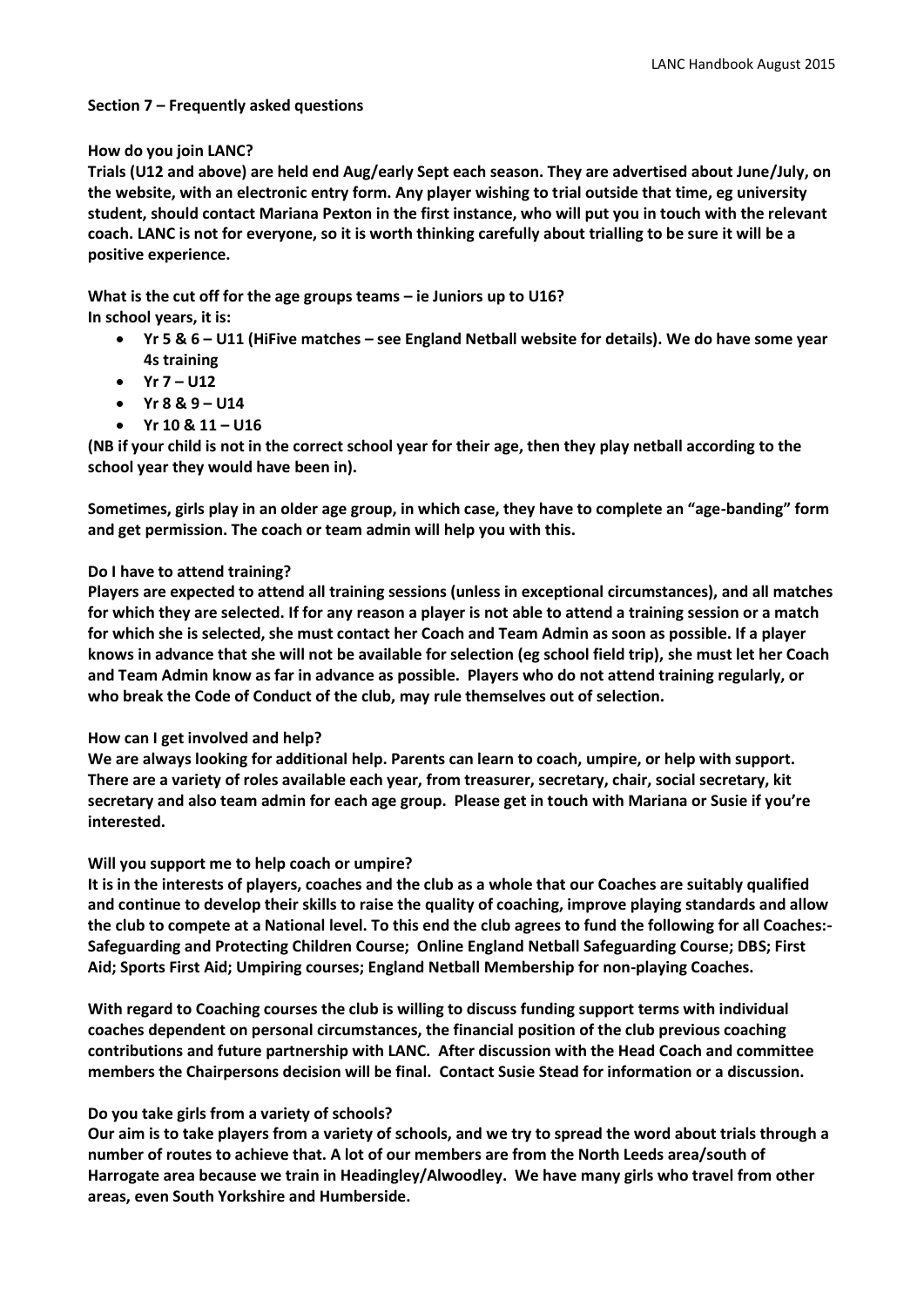# **Section 8– Trial information and advice**

If you are thinking about trialling for Leeds Athletic, please watch the website and Twitter account around about Jun/July. This is when the trial window opens, with an online form. Have a think about whether or not LANC is the right club for you/your daughter. Whilst it is a great club, it is not the right environment for everyone. If you want to be fully committed to netball, work hard within a high performance atmosphere, with very high expectations and commitment, then it is the right place. If you don't want to be fully committed to netball, or just want to pay recreational netball, then it maybe that LANC isn't the right club for you.

Some girls can find trials an ordeal, because they are conducted in the same way that trials are conducted throughout the performance pathway. It is worth parents being around to support girls on trials day, in case girls are upset or disappointed. It is also worth talking to a coach if you're not sure about applying.

Late trials are the exception, and permission must be sought from the Head Coach. Girls must still complete the online application, as that information makes up our database for contacting girls during the season.

When it gets to trial day - Please bring: Water and snacks – water bottles can be refilled. There are (very) limited refreshments available. Medication – please ensure you have any medication you may need – eg inhalers. Please do not bring on court: Mobile phones or anything of value. There are no locker facilities and LANC cannot be responsible for any items lost or stolen.

Trial kit: Black or navy shorts/skort/skirt, and a plain white top. Absolutely no school/club/county etc logos please. Short white socks. Hair tied back, nails trimmed, no jewellery please. Please bring warm outerwear (hoody/tracksuit) to wear between matches.

Please arrive at least 15 minutes before your scheduled start time to register, collect your trial number and see which matches you're playing in. Please arrive ready to play, ie make sure any strapping/supports are in place. Trials will be very busy and there will be no time for strapping etc between matches or sessions.

Once you have your trial number, look at the match schedule (there will be several copies on the hall walls) and make sure you know which matches you will be playing and which positions. Make sure you listen carefully to the coaches/selectors, there will only be short breaks between matches and remember that you may play back to back matches in different positions. After each match, leave your bib in your position on court, ready for the next game.

The coaches/selectors will have pre-determined your playing positions, based on the positions you requested when you registered. We cannot guarantee that you will always be playing in your requested position(s), but if you think there is a mistake, please speak to the people on the registration desk, not the coaches/selectors, and we will try to resolve the problem. Inevitably there will be change some on the day, as some people will register and then not turn up.

Parents/carers/family members are welcome to watch from the viewing gallery. Please note that players ONLY are allowed on court. If you cannot attend due to illness or injury please text Mariana Pexton (07787 403389) asap. Mobile reception is poor so please do not telephone. We will get back to you but will be very busy, so you may not hear back for a day or two.